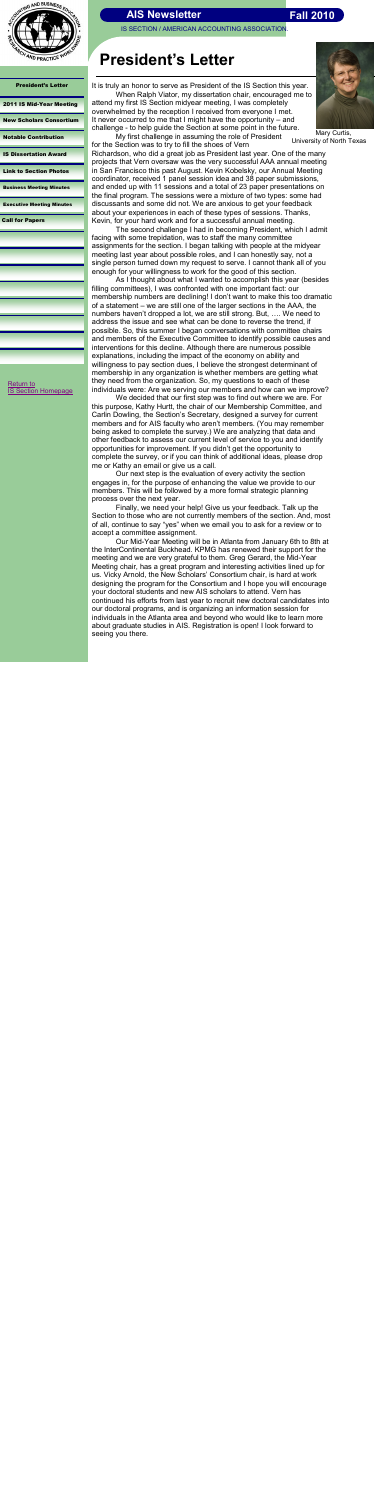

IS SECTION / AMERICAN ACCOUNTING ASSOCIATION.

#### [President's Letter](#page-0-0)

2011 IS Mid-Year Meeting

[New Scholars Consortium](#page-2-0)

[Notable Contribution](#page-3-0)

[IS Dissertation Award](#page-4-0)

[Return to](http://aaahq.org/infosys/index.html)  **[IS Section Homepage](http://aaahq.org/infosys/index.html)** 

[Link to Section Photos](#page-5-0)

[Business Meeting Minutes](#page-6-0)

[Executive Meeting Minutes](#page-7-0)

[Call for Papers](#page-8-0)

### **2011 Information Systems Section Mid-Year Meeting January 7-8, 2011**

The 2011 Information Systems Section Mid-Year Meeting will be held January 7-8, 2011 at the InterContinental Buckhead Atlanta. Buckhead is an upscale district within Atlanta with more than 300 restaurants, bars, and nightclubs, and over 1,400 retail units. Just prior to the meeting on January 6, there will be a full-day New Scholar Consortium (preceded by a welcome reception on the evening of January 5). Also on January 6, there will be a half-day (afternoon) CPE Workshop on IT Governance and Assurance (WITGA). WITGA will focus on practices that organizations use for identifying threats to IT performance, developing procedures to manage IT risks, and assessing the effectiveness of IT controls. The workshop has been designed to help participants design teaching materials and identify relevant research questions by interacting with practitioners who work at the cutting edge of IT governance and assurance. Registration is now open for the meeting - please see [https://members.aaahq.org/CVWEB\\_AAA/MainLogin.shtml](https://members.aaahq.org/CVWEB_AAA/MainLogin.shtml) for online registration and [http://aaahq.org/meetings/2011IS\\_hotel.htm](http://aaahq.org/meetings/2011IS_hotel.htm) for hotel information. Questions about the meeting can be directed to Greg Gerard at [ggerard@cob.fsu.edu.](mailto:ggerard@cob.fsu.edu)

<span id="page-1-0"></span>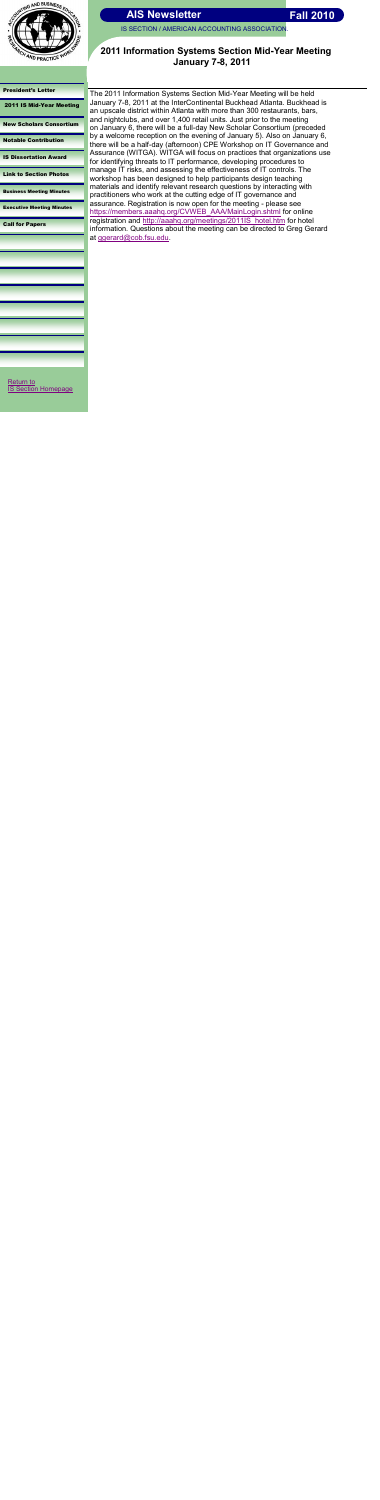

IS SECTION / AMERICAN ACCOUNTING ASSOCIATION.

#### [President's Letter](#page-0-0)

[2011 IS Mid-Year Meeting](#page-1-0)

New Scholars Consortium

[Notable Contribution](#page-3-0)

[IS Dissertation Award](#page-4-0)

[Link to Section Photos](#page-5-0)

[Business Meeting Minutes](#page-6-0)

[Executive Meeting Minutes](#page-7-0)

[Call for Papers](#page-8-0)

doctoral students at any stage in their program and new scholars in the first three years of their career as an Assistant Professor to attend. There is no cost associated with the consortium, and Ph.D. students attending the consortium can also attend the remainder of the Mid-Year Meeting at no cost (this is made possible by a generous grant from KPMG). The Consortium will kick-off with a reception Wednesday night at 6:30, followed by a program from 10:00 AM to 3:30 PM on Thursday. The program will include the following topics:  $\bullet$ 

## **New Scholars Consortium January 6, 2011**

On January 6, 2011, the Information Systems Section will once again sponsor a New Scholars and Doctoral Student Consortium in association with the AAA IS Section and SET Section Mid-Year Meeting. The Mid-Year meeting will be held January 6-8, 2011 in Atlanta, Georgia. We encourage

[Return to](http://aaahq.org/infosys/index.html)  **[IS Section Homepage](http://aaahq.org/infosys/index.html)** 

<span id="page-2-0"></span>

- Early career development: A survival plan: This session will focus on how to manage the dissertation process, how to stay motivated during the dissertation process, how to manage the interviewing process and continue to make progress on the dissertation, and what to expect as a new assistant professor.
- Conducting business relevant academic research in AIS: This session is on identifying "hot" research topics, finding support from external sources, and obtaining data and participants.
- Presenting and publishing research: This session will focus on how to be a good reviewer, how to be a good discussant, how to be a good presenter, how to move a paper from the initial draft to actual publication (including revising and resubmitting a paper).

In order to register for the Consortium, the student or new faculty member must be a member of the Section. Registration for the Consortium and Mid-Year Meeting is available at AAAHQ.org. To get further information or to sign up for the Consortium, please contact Vicky Arnold at [varnold@bus.ucf.edu.](mailto:varnold@bus.ucf.edu)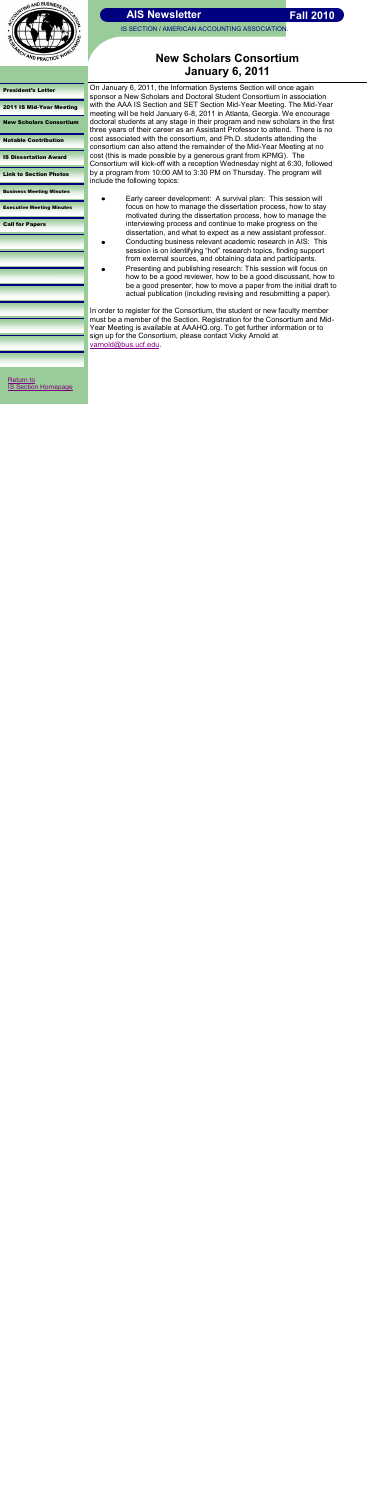

IS SECTION / AMERICAN ACCOUNTING ASSOCIATION.

#### [President's Letter](#page-0-0)

[2011 IS Mid-Year Meeting](#page-1-0)

[New Scholars Consortium](#page-2-0)

Notable Contribution

[IS Dissertation Award](#page-4-0)

[Link to Section Photos](#page-5-0)

[Business Meeting Minutes](#page-6-0)

[Executive Meeting Minutes](#page-7-0)

[Call for Papers](#page-8-0)

## **Notable Contribution to IS Literature Award**

[Return to](http://aaahq.org/infosys/index.html)  **[IS Section Homepage](http://aaahq.org/infosys/index.html)** 

The Notable Contribution Award committee seeks your input and nominations for the 2010 - 1011 Notable Contributions to IS Literature Award. Please contact any of the committee members:

Faye Borthick: [borthick@gsu.edu](mailto:borthick@gsu.edu)

Ron Clark: [rclark@business.auburn.edu](mailto:rclark@business.auburn.edu) Casper Wiggins: [cwiggins@uncc.edu](mailto:cwiggins@uncc.edu)

<span id="page-3-0"></span>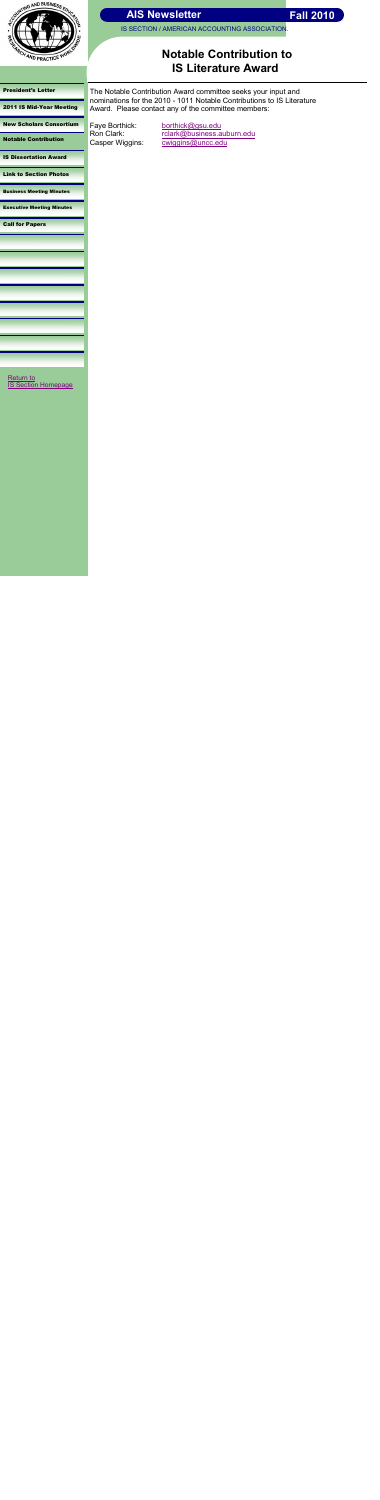

IS SECTION / AMERICAN ACCOUNTING ASSOCIATION.

[President's Letter](#page-0-0) 

[2011 IS Mid-Year Meeting](#page-1-0)

[New Scholars Consortium](#page-2-0)

[Notable Contribution](#page-3-0)

[Return to](http://aaahq.org/infosys/index.html)  **[IS Section Homepage](http://aaahq.org/infosys/index.html)** 

<span id="page-4-0"></span>

IS Dissertation Award

[Link to Section Photos](#page-5-0)

[Business Meeting Minutes](#page-6-0)

[Executive Meeting Minutes](#page-7-0)

[Call for Papers](#page-8-0)

# **2011 IS Dissertation Award**

**Nominations are invited for The Information Systems Section 2011 Outstanding Dissertation Award**

The Information Systems Section of the American Accounting Association is pleased to announce its 2011 Outstanding Dissertation Award Competition. The purpose of this award is to recognize outstanding dissertations in the field of accounting information systems. The winner will be honored with a plaque presented at the IS Section Business meeting at the 2011 Annual Meeting in Denver, CO. An abstract of the winning dissertation will appear in the Section Newsletter. Entries may be nominated by either the student who wrote the dissertation or by one or more members of the dissertation committee. The entry should not be under simultaneous consideration by other sections of the AAA.

#### **The submission requirements are as follows:**

Dissertation topic dealing with information systems.

Dissertation completed between January 1, 2010 and December 31, 2010. A letter signed by the dissertation chair stating the dissertation was

- completed and accepted by the degree granting institution during the above period.
- A nominating letter stating why the dissertation should be recognized as outstanding.
- A paper from the dissertation that meets the criteria for papers submitted to the *Journal of Information Systems*\* or a 15 page abstract (the paper format is strongly encouraged).
- Please scan and convert each document into a PDF file if the document contains signature(s) and/or official letterheads.

### **Please submit all the PDF files related to the nomination to: Dr. Gary F. Peters**

**Chairperson: Outstanding Dissertation Award Committee** E-mail [gfpeters@walton.uark.edu](mailto:gfpeters@walton.uark.edu)

All submissions must be submitted by **March 31, 2011**. The award committee may request finalists to submit a copy of their completed dissertation.

\* Please refer to the latest issue for requirements related to length, format and other matters such as inclusion of experimental instruments.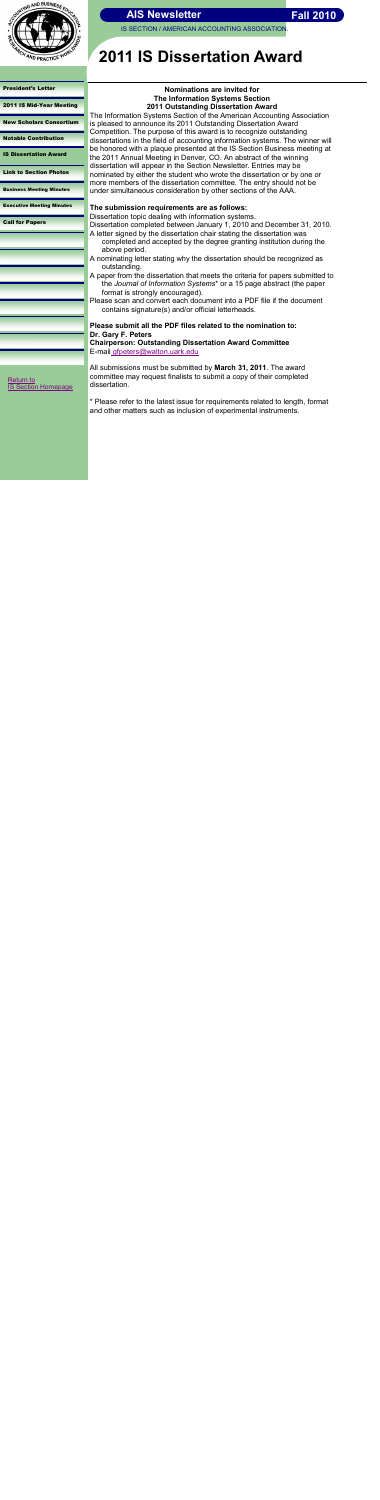

IS SECTION / AMERICAN ACCOUNTING ASSOCIATION.

[President's Letter](#page-0-0) 

[2011 IS Mid-Year Meeting](#page-1-0)

[New Scholars Consortium](#page-2-0)

[Notable Contribution](#page-3-0)

[IS Dissertation Award](#page-4-0)

Link to Section Photos

[Business Meeting Minutes](#page-6-0)

[Executive Meeting Minutes](#page-7-0)

[Call for Papers](#page-8-0)

# **Photos**

Below is the link to the AAA IS Section photos from the 2010 Annual Meeting. Please thank Ann O'Brian for all of her hard work!

[http://picasaweb.google.com/AAAISHistorian/](http://picasaweb.google.com/AAAISHistorian/AAAISAug2010HighlightsWithCaptions) [AAAISAug2010HighlightsWithCaptions#](http://picasaweb.google.com/AAAISHistorian/AAAISAug2010HighlightsWithCaptions)

<span id="page-5-0"></span>

[Return to](http://aaahq.org/infosys/index.html)  [IS Section Homepage](http://aaahq.org/infosys/index.html)

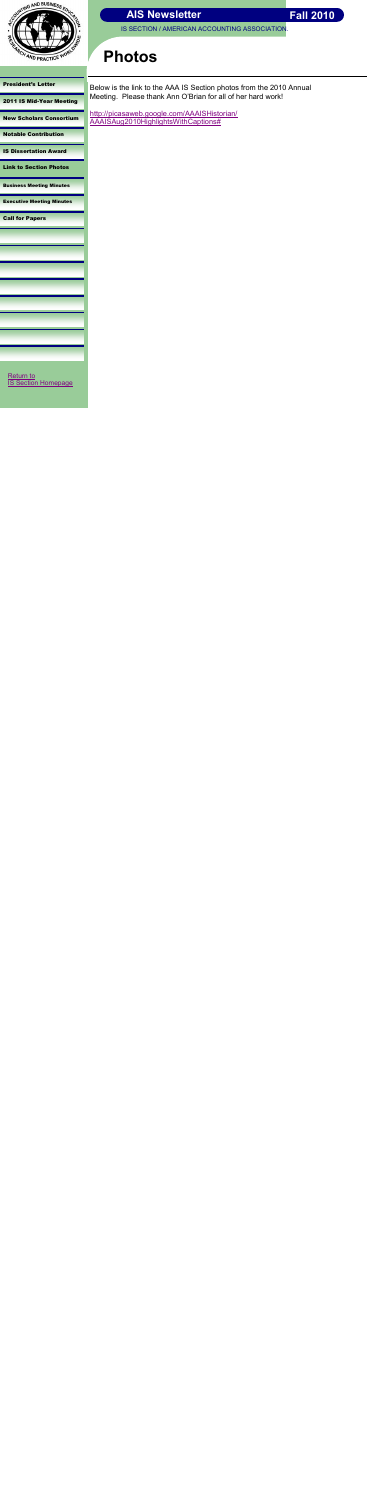

IS SECTION / AMERICAN ACCOUNTING ASSOCIATION

| <b>President's Letter</b>               | Tuesda                                                                 |
|-----------------------------------------|------------------------------------------------------------------------|
| 2011 IS Mid-Year Meeting                | The IS Section President, Vern<br>a.m.                                 |
| <b>New Scholars Consortium</b>          | Vern Richardson presented the<br>positive and negatives for the se     |
| <b>Notable Contribution</b>             | KPMG have renewed the                                                  |
| <b>IS Dissertation Award</b>            | next three years,<br>The AIS Educators group                           |
| <b>Link to Section Photos</b>           | outlet for AIS and increas<br>The doctoral information                 |
| <b>Business Meeting Minutes</b>         | by 16 pre-doctoral stude<br>students Vern noted the                    |
| <b>Executive Meeting Minutes</b>        | trying to enrol in doctoral<br>strong AIS doctoral prog                |
| <b>Call for Papers</b>                  | The section membership                                                 |
|                                         | The submission numbers<br>over the last few months                     |
|                                         | Vern concluded his repo                                                |
|                                         | community to work toget<br>important for our IS secti                  |
|                                         |                                                                        |
|                                         | Diane Janvrin tabled and preser                                        |
|                                         | the outgoing treasurer, Marcus (<br>(not shown) includes the financial |
|                                         | the additional \$25,000 per annu                                       |
|                                         | Vern opened the meeting for oth                                        |
|                                         | calls for papers/news.<br>The Special Interest Gro                     |
|                                         | (SIG-ASYS) stated that t                                               |
|                                         | again this year, please s                                              |
|                                         | The AIS Educators remir                                                |
| Return to<br><b>IS Section Homepage</b> | online journal as an outle<br>education research, see                  |
|                                         | Kevin Kobelsky presented the A                                         |
|                                         | The section has 11 conc                                                |
|                                         | 2 research interactive se                                              |
|                                         | 38 submissions were red                                                |
|                                         | sessions, and 8 for resea<br>Kevin mentioned that the                  |
|                                         | implemented by the AAA                                                 |
|                                         | the sessions and he stre                                               |
|                                         | were not second rate. Th<br>concurrent sessions.                       |
|                                         | Kevin thanked all the rev                                              |
|                                         | Rick Dull presented the report fo                                      |
|                                         | 27 papers presented, joi                                               |
|                                         | Meeting was held at Clea                                               |
|                                         | Rick thanked Ronny Dai                                                 |
|                                         | Sandy Richtermeyer for<br>Michael Alles coordinate                     |
|                                         | The meeting was attend                                                 |
|                                         | Rick thanked Uday for or                                               |
|                                         | and for people who assis                                               |

## **IS Section Business Meeting Minutes**

### **Tuesday August 3, 2010**

Richardson opened the meeting at 7:19

**President's Report.** Vern reflected on the ection over his term, including:

- eir funding of \$25,000 per annum for the
- p and on-line journal is providing another ising the diversity in AIS,
	- conference at the mid year was attended Ints, and although there is clear interest by difficulty students are encountering when I programs because Schools do not have a ram or interests in developing one.
- the shas been falling over the last few years s for *JIS* have been smaller than normal
- ort with a call for the need for the AIS ther. Vern highlighted that this is extremely ion because "AIS" is very diverse.

nted the **Treasurer's Report** on behalf of Odam. Diane noted that attached report ial statements to April and does not include im funding from KPMG.

her relevant interests to present relevant

- bup for Accounting Information Systems the pre ICIS conference would be held see their website <http://sigasys.aisnet.org/>
- nded section members to consider their et for accounting information systems http://www.aiseducators.com/journal.asp

**Annual Meeting Report.** 

- current sessions at the annual meeting and essions.
- ceived, 22 papers accepted for concurrent arch interactive sessions.
- e paper dialogue sessions were being A to increase participant interaction during essed that the papers in these sessions he sessions were equivalent to traditional
- viewers, authors, and volunteers.

or the Past Mid-Year Meeting.

- int with the SET section
- arwater Beach, Florida
- gle, Martha Eining, Elaine Mauldin and their work in organizing the meeting.
- ed a success full XBRL panel.
- led by 127 people
- rganizing students to guard the projectors, isted with providing the technology to reduce the section costs
- Rick concluded his report by reminding section members that it is  $\bullet$ important to share the load and volunteer.

- $\bullet$ *JIS* Outstanding Reviewer presented to Kevin Kobelsky.
- Outstanding Dissertation Award presented to James Goldstein.  $\bullet$
- Notable Contribution to IS Literature Award presented to Miklos  $\bullet$ Vasarhelyi and Fern Harper for their article "Continuous Audit of On -Line Systems" published in *AJPT*, Fall 1991.
- Outstanding Service Award presented to Terry Glandon for  $\bullet$ maintenance of the website

Greg Gerard presented the report for the **forthcoming Mid-Year Meeting**.

- The meeting will be held at Buckhead, co-locating with the Management Accounting Section
- Aiming to provide high quality reviews on papers, and as such, the section is encouraging early submissions of papers.
- There is an on-line submission process. Volunteers should also register through the website.

Paul Steinbart tabled and presented the *JIS* **Editor's Report**.

- There has been a drop in submissions this year. It is normally  $\bullet$ about 4 to 5 per month, but it has only been around 1 or 2 since February.
- Consequently, the acceptance rate (37.8%) is higher than normal
- Miklos Vasarhelyi is the incoming editor of *JIS*. Paul will process all  $\bullet$ papers submitted through to December 31, then Miklos will take over.

### **2010 Award Presentations**

Vern then turned the meeting over to the incoming president, Mary Curtis.

### **Incoming President's Report** presented by Mary Curtis

- Mary presented Vern with a plague recognising his service to the section as President.
- Mary thanked Vern and all past leaders for their contribution to the section.
- Mary mentioned that membership will be an important area of focus for the section in the upcoming year, and to this regard all members were sent a link to a membership survey. Mary encouraged all members to complete this survey.
- <span id="page-6-0"></span>Mary mentioned the push of the Mid-Year meeting to focus on providing feedback, and reminded members about the upcoming special issue of *Issues in Accounting Education* in which Greg Gerard is editing.

The meeting closed at 7:52 a.m.

Minutes prepared by Carlin Dowling, IS Section Secretary 2010 - 2011.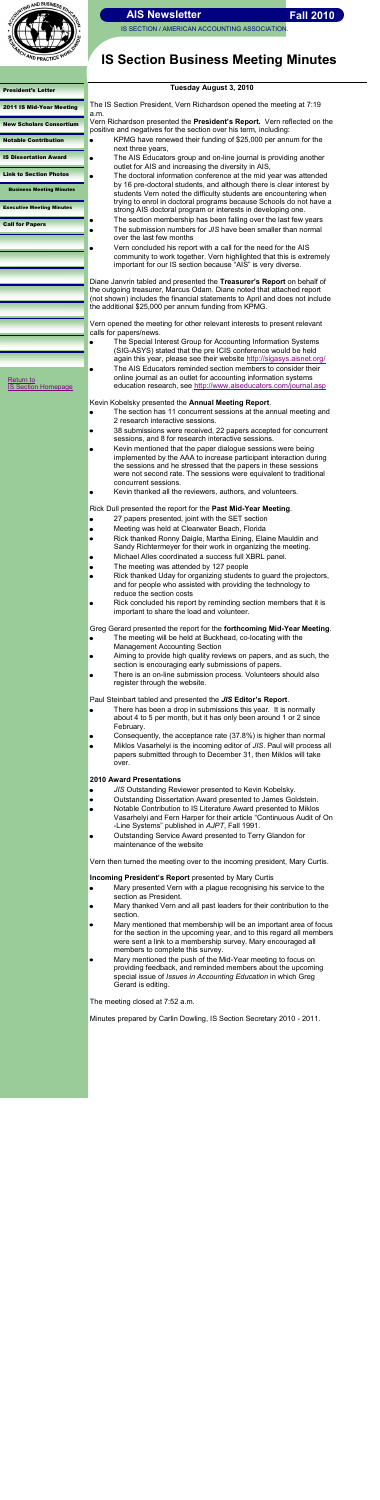IS SECTION / AMERICAN ACCOUNTING ASSOCIATION



[President's Letter](#page-0-0) 

[2011 IS Mid-Year Meeting](#page-1-0)

[New Scholars Consortium](#page-2-0)

[Notable Contribution](#page-3-0)

[IS Dissertation Award](#page-4-0)

[Link to Section Photos](#page-5-0)

[Business Meeting Minutes](#page-6-0)

Executive Meeting Minutes

 $\bullet$ 

 $\bullet$  $\bullet$ 

 $\bullet$ 

[Call for Papers](#page-8-0)

## **IS Section Executive Meeting Minutes**

[Return to](http://aaahq.org/infosys/index.html)  [IS Section Homepage](http://aaahq.org/infosys/index.html)

#### **August 3, 2010 San Francisco, California**

Present: Mary Curtis, Carlin Dowling, Dan Stone, Miklos Vasarhelyi, Kathy Hurtt, Marilyn Prosch, David Boynton (AAA), Greg Gerard, Gary Schneider, TerryAnn Glandon, Vern Richardson, Paul Steinbart, Ann O'Brian, Jacqui Reck, Scott Boss, Siew Chan.

Mary Curtis, Section President, opened the meeting at 8:21 a.m. Mary presented the **President's Report**

Update on AAA National Activities: AAA is developing a strategic plan and wants sections to also do. Call to fill some vacant regional liaison positions.

### Greg Gerard presented the **Mid-Year Meeting Report**

- Structure will be similar to past year meetings.
- New Scholars Consortium will be held on Thursday. Vicky Arnold is putting the program together. The consortium will run from 10 a.m. to 4:30 p.m. and will include topics such as career development, presenting and publishing research.
- Workshop on IT Governance and Assurance will run on Thursday. It is being organized by Ed O'Donnell. The focus will be education. President elect of the AAA will present a plenary session.
- Matt Johnson, KPMG Manager Director IT advisory will also speak.
- Will replace the research forum with an interactive research forum session. Presenters will make a short presentation, which will be followed by group discussion.
- Meeting is being collocated with Management Accounting Section, including a joint panel with the Institute of Chartered Accountants from England and Wales.
- Will be presenting a best reviewer award
- Using the AAA on-line reviewing systems

Discussion ensued around the need to have sessions ending/starting at the same time for the IS and MA meetings to enable attendees to "swap" between the two. Greg noted that we are only co-locating and it is not a joint meeting.

Kevin Kobelsky presented a report on the **Annual Meeting**.

- Program was created based on the number of sessions allocated.  $\bullet$
- Kevin choose number of paper dialogue and concurrent sessions with discussants (noted administratively easier to have paper dialogue sessions, but feedback is sought regarding these sessions).
- Kevin thanked all volunteers for their work in making the program a success.

Diane Janvrin tabled and presented the **Treasurer's Report** prepared by the outgoing treasurer, Marcus Odam. Report is based on financials for 2009- 2010

Kathy Hurtt tabled and presented the **Membership Committee's Report**.

- Reported that as at 2009, the membership numbers are falling.
- A survey has been sent to members to identify reasons.
- So far, there have been 28 responses. The responses are diverse.  $\bullet$
- Trying to survey past members, but establishing contact details is difficult.
- Kathy has also considered the potential for using Hassleback to identify faculty with interests in AIS that are not members of the section (the cost of this was discussed).
- Marilyn Prosch mentioned that because members can register for the AAA Mid-Year meeting without being a member it is possible that we are losing potential members.

Jacqui Reck presented the **Research and Publications Committee Report** Noted that there is nothing to report.

Mary noted that the committee will need to continue pursuing the potential cosponsoring of an educator's journal between AISEA and the IS Section. There was discussion around this issue, and the potential costs for the section. The membership survey includes questions regarding this issue.

Paul Steinbart tabled and presented the annual *JIS* **Editor's Report**.

- There has been a drop in submissions for the second half of this year
- 10% of accepted papers from international institutions. Important that  $\bullet$ editorial board has international representation
- Citations are important. Authors need to check that relevant *JIS* and *IJAIS* citations included, but it is more important that authors publishing outside of the journals site relevant *JIS* and *IJAIS* citations.
- There was discussion regarding the reasons for the potential drop in submissions, including whether the special issues being published in *IJAIS* are having an impact. There are five articles coming in the Fall issue, and Roger Debreceny is guest editor of a special issue, and at least four papers have been accepted for this.

Gary Schneider presented the **Environmental Scanning Committee Report**.

- This is a newly formed committee responsible for coordinating and monitoring professional groups for pronouncements impacting teaching, research or of other relevance. The committee also includes Martha Eining and Ed O'Donnell.
- The aim is to form ad hoc committees for identified issues and respond on behalf of the section. The purpose is to raise the section's identity and involvement in practice.
- There was discussion that the name of the committee was not clear, and a suggestion be made that the committee be called the Professional Practice Committee.

Dan Stone presented the **Bylaws Report**.

- Changes to the JIS Editor's Report were discussed. These will be presented at the annual meeting next year for voting on by the membership.
- There was discussion regarding monitoring the AAA bylaw changes.

TerryAnn Glandon presented her final report as the **Website Editor.**

- Siew Chan is the incoming editor.  $\bullet$
- <span id="page-7-0"></span>Noted that C3 has in the past been published on the website but it has now  $\bullet$ moved to the AAA commons. Need to update the commons for the old C3.

Mary reported on behalf of Marcia Weidenmier Watson, **Newsletter Editor**

The closing date for the newsletter is October 15.

Mary closed the meeting at 9:50 a.m.

Minutes submitted by Carlin Dowling, Secretary of AAA IS Section, 2010 - 2011